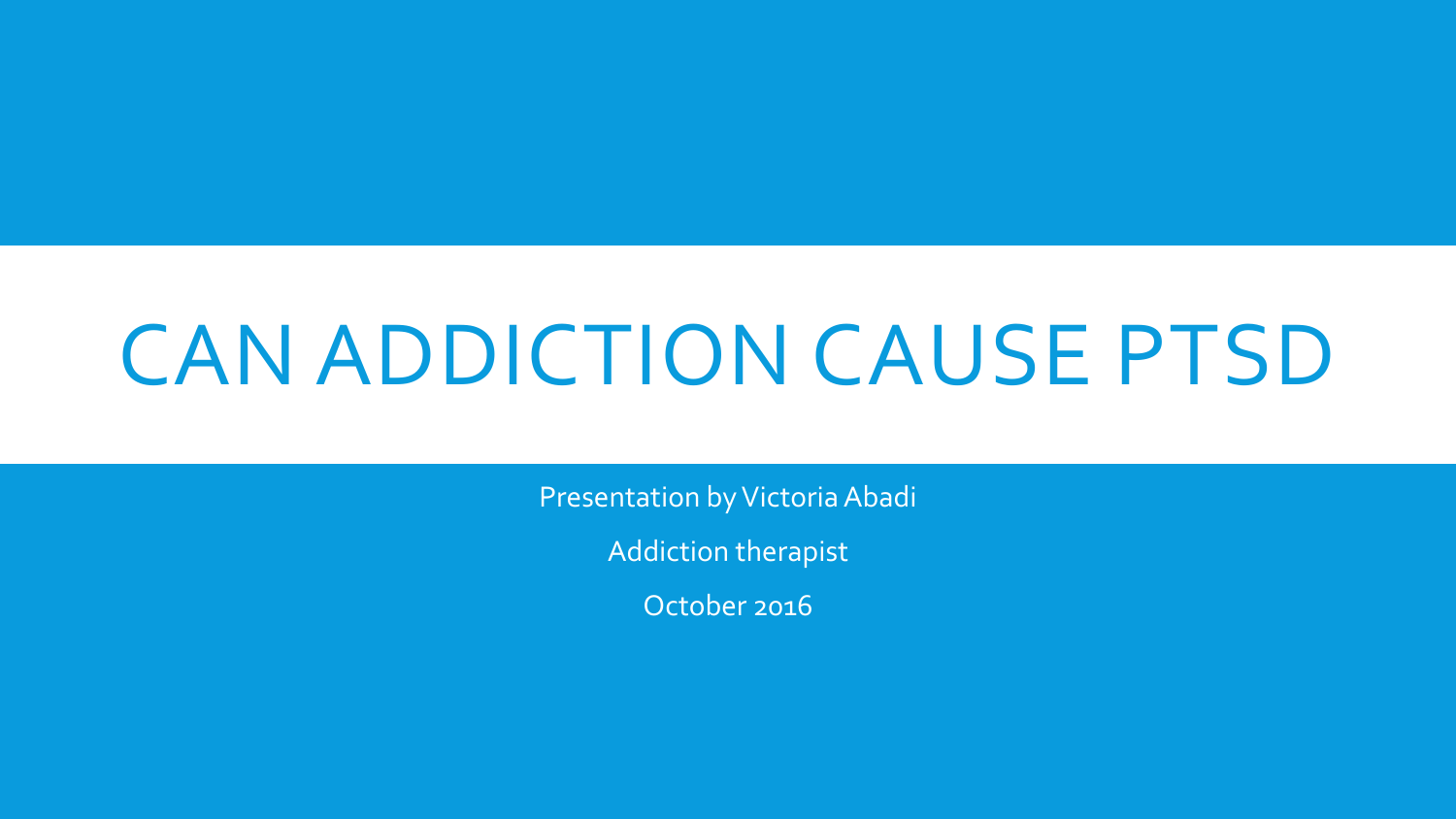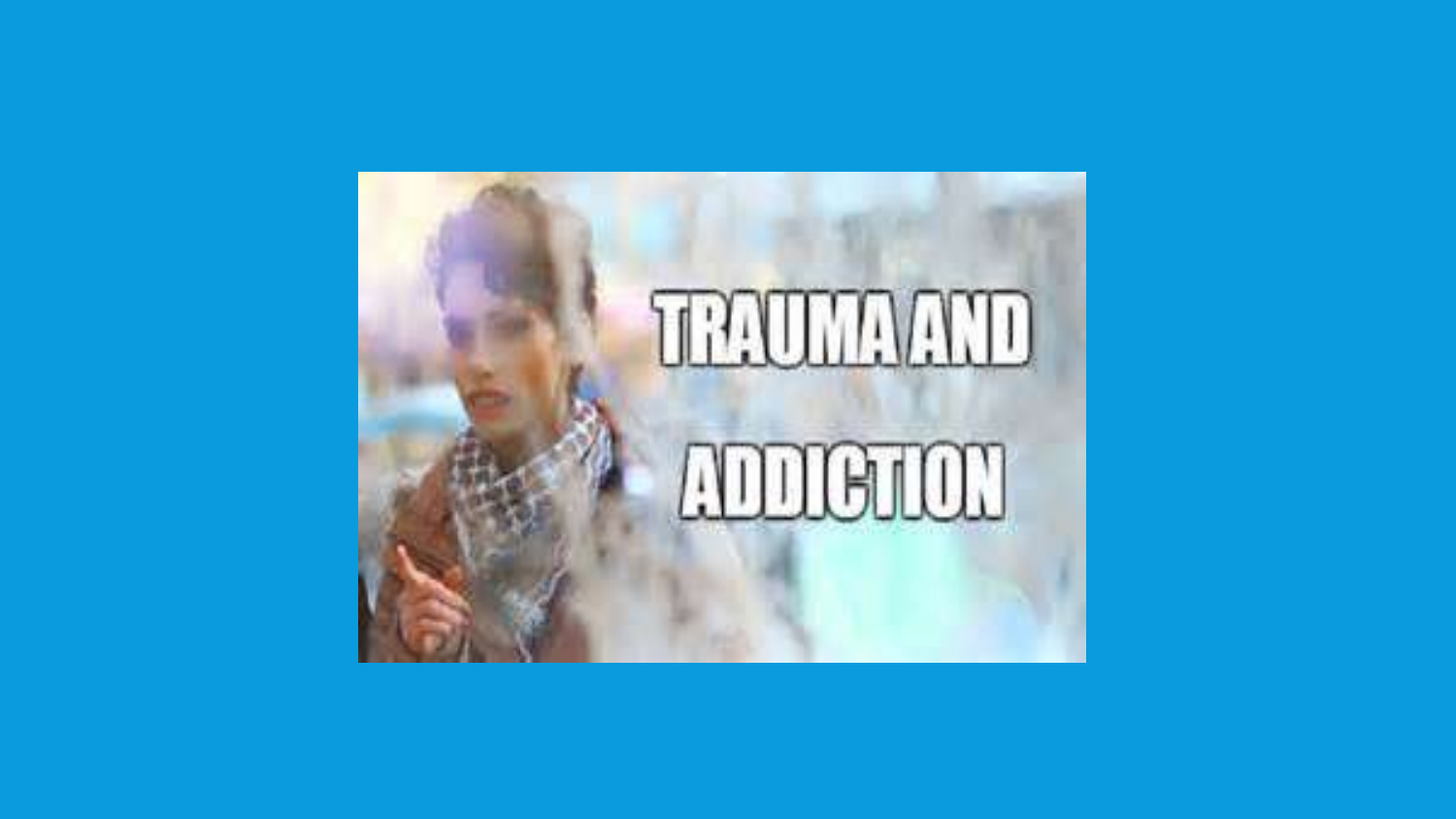"Not all addictions are rooted in abuse or trauma, but I do believe they can all be traced to painful experience. A hurt is at the centre of all addictive behaviours. It is present in the gambler, the Internet addict, the compulsive shopper and the workaholic. The wound may not be as deep and the ache not as excruciating, and it may even be entirely hidden—but it's there. As we'll see, the effects of early stress or adverse experiences directly shape both the psychology and the neurobiology of addiction in the brain." ― [Gabor Maté, In the Realm of Hungry Ghosts: Close](https://www.goodreads.com/work/quotes/604115)  Encounters with Addiction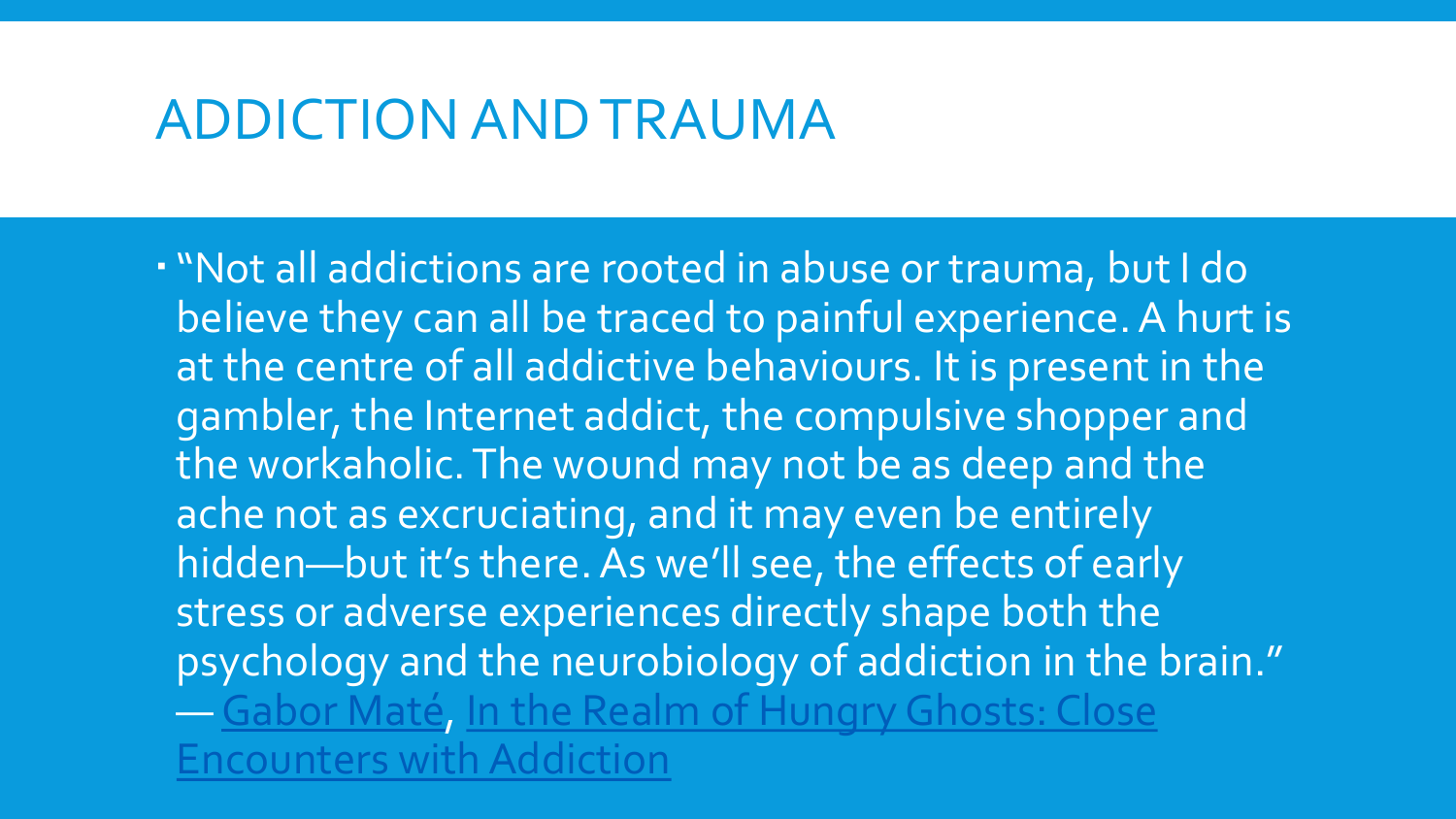We are becoming increasingly aware, through current research, that trauma underpins most harmful addictions.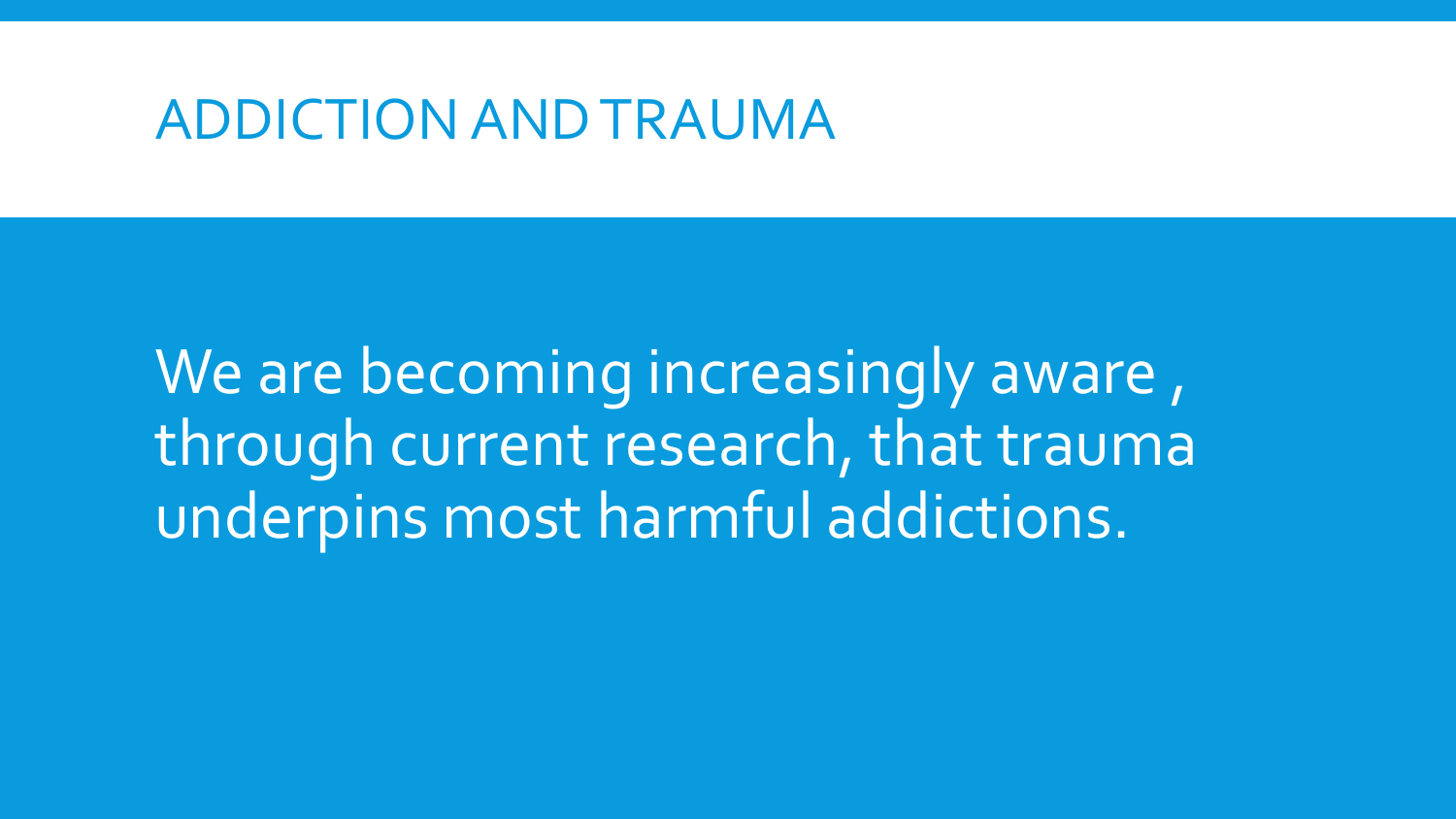. Many addicts self-medicate to soothe their emotional pain—but more than that, their brain development is sabotaged by their traumatic experiences in childhood or early adolescence . The systems subverted by addiction—the dopamine and opioid circuits, the limbic or emotional brain, the stress apparatus and the impulse control areas of the cortex—are not able develop normally in such circumstances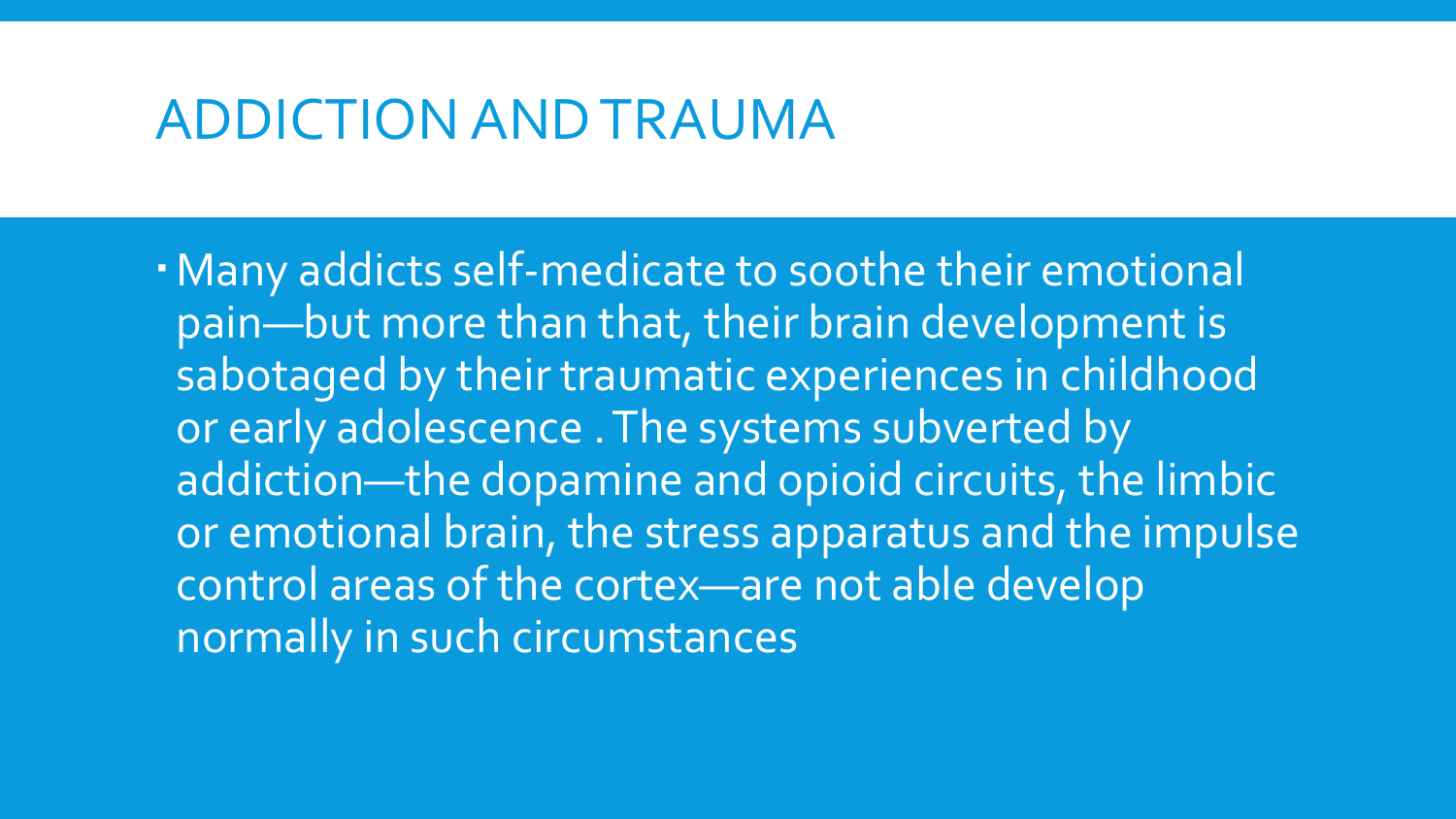The addicted person is often using a substance to numb a conscious or unconscious hurt

. In the 25 years that I have worked with addiction very rarely has there been a time when a client has engaged in therapy that we have not uncovered some kind of trauma that has been driving the addiction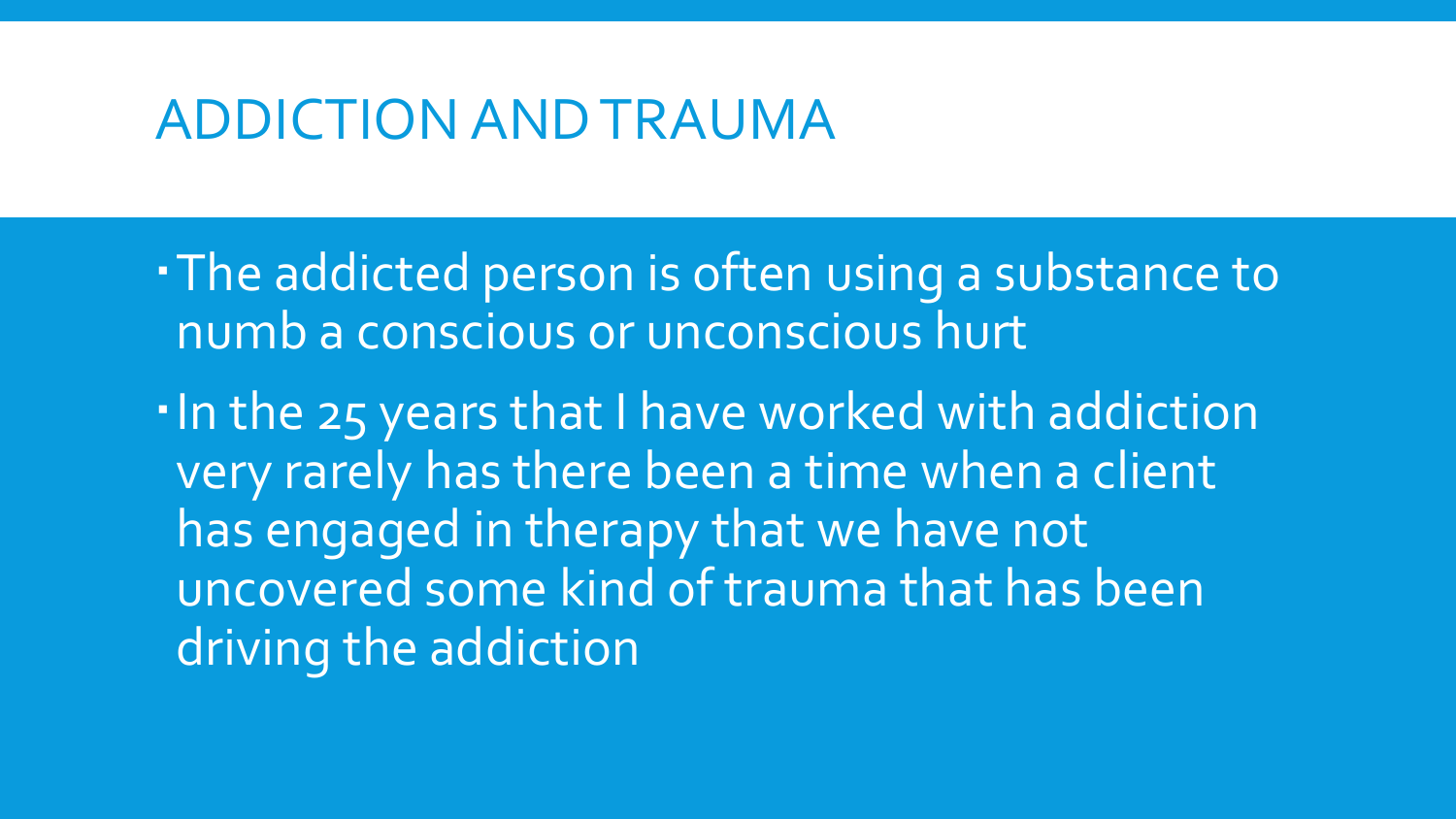#### WHAT IS TRAUMA

- A traumatic event is any event where someone's life or safety is at serious risk.
- They can be one of events, like car accidents, rape, mugging or natural disasters
- Or they can be drawn out, like being exposed to war, domestic violence, physical, sexual and emotional abuse, emotional neglect and abandonment.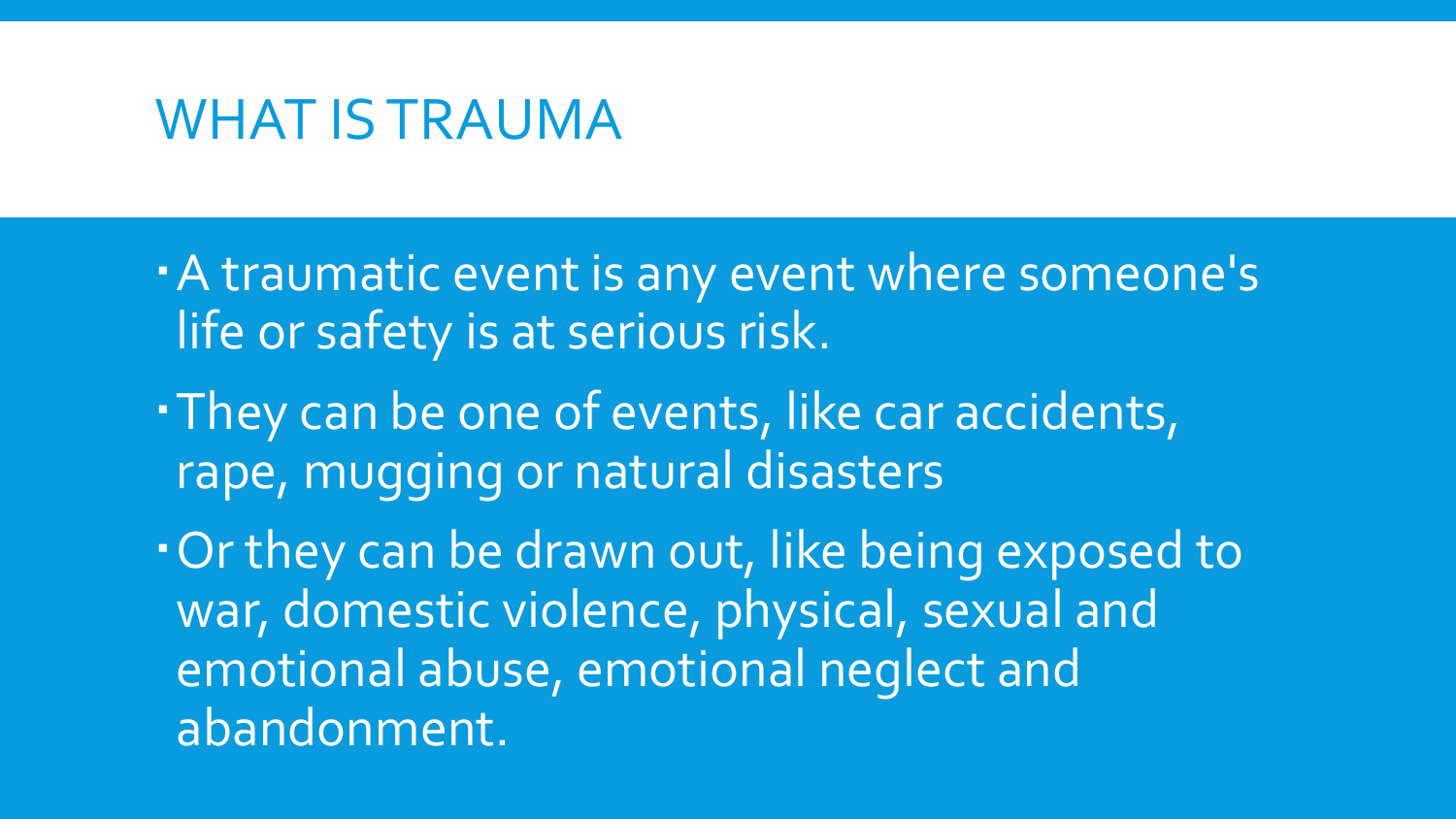#### WHAT IS TRAUMA

**Traumatic experiences are very** common, The national Drug and Alcohol Research Centre estimates 3 out of every 4 of us have or will experience a traumatic event during our lifetime.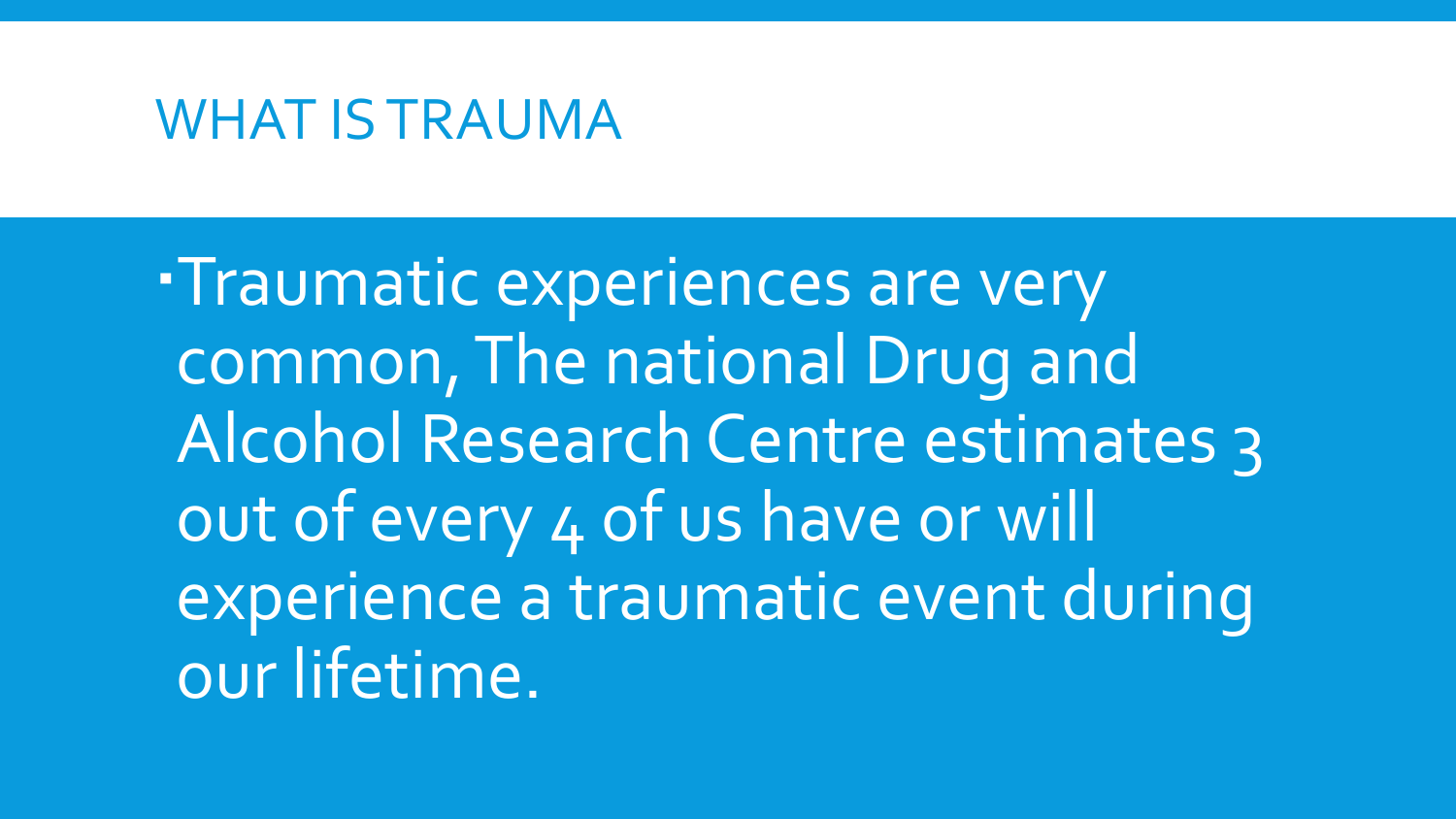#### WHAT IS TRAUMA

Experiencing trauma in childhood can have a severe and long-lasting effect. When childhood trauma is not resolved, a sense of fear and helplessness carries over into adulthood, setting the stage for further trauma.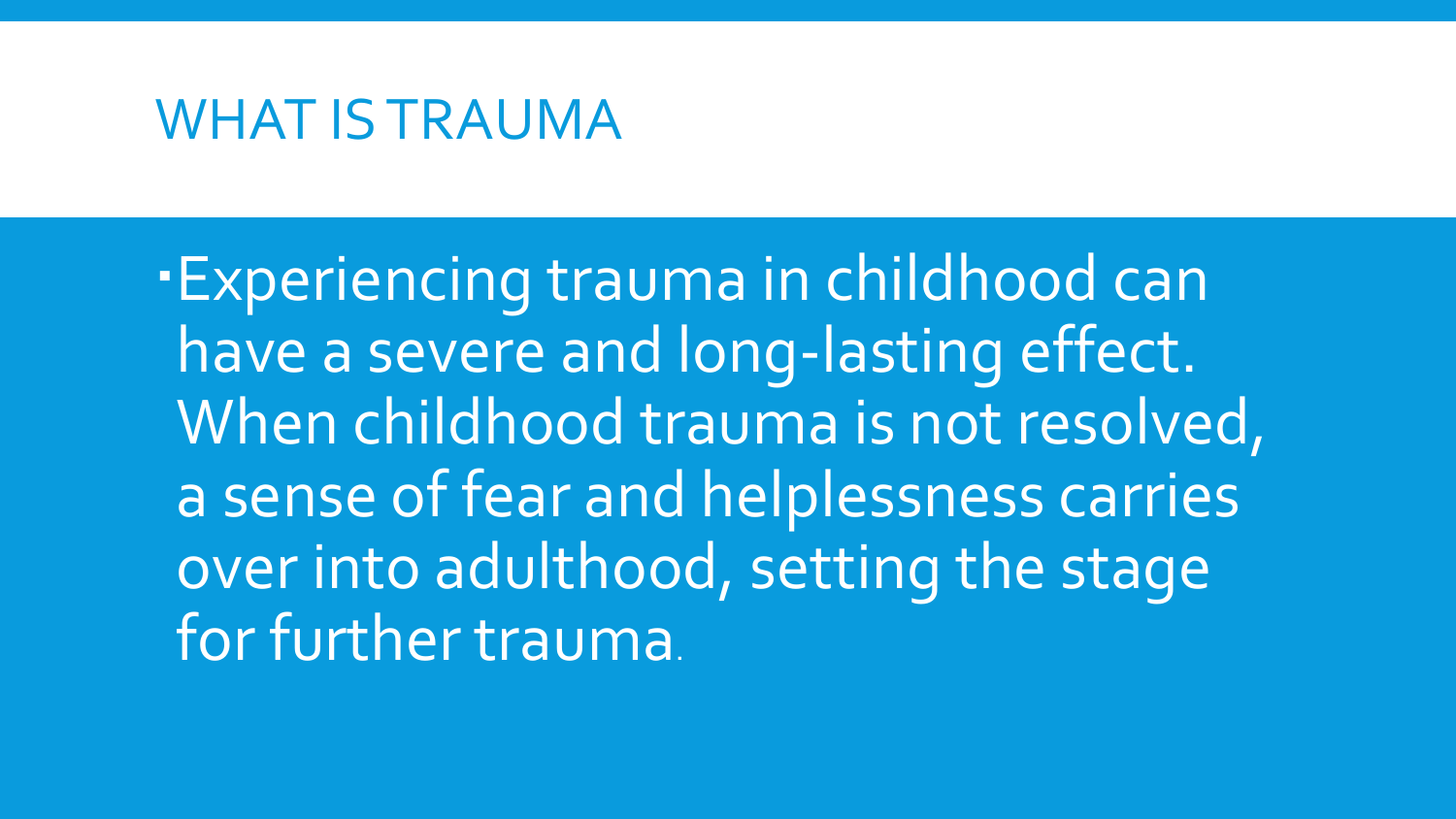#### TRAUMA AND ADDICTION

As children move into adolescence/early adulthood they will often experiment with substances such as alcohol and other drugs. If that substance eases the pain in someway then the stage is set for repeated behaviour.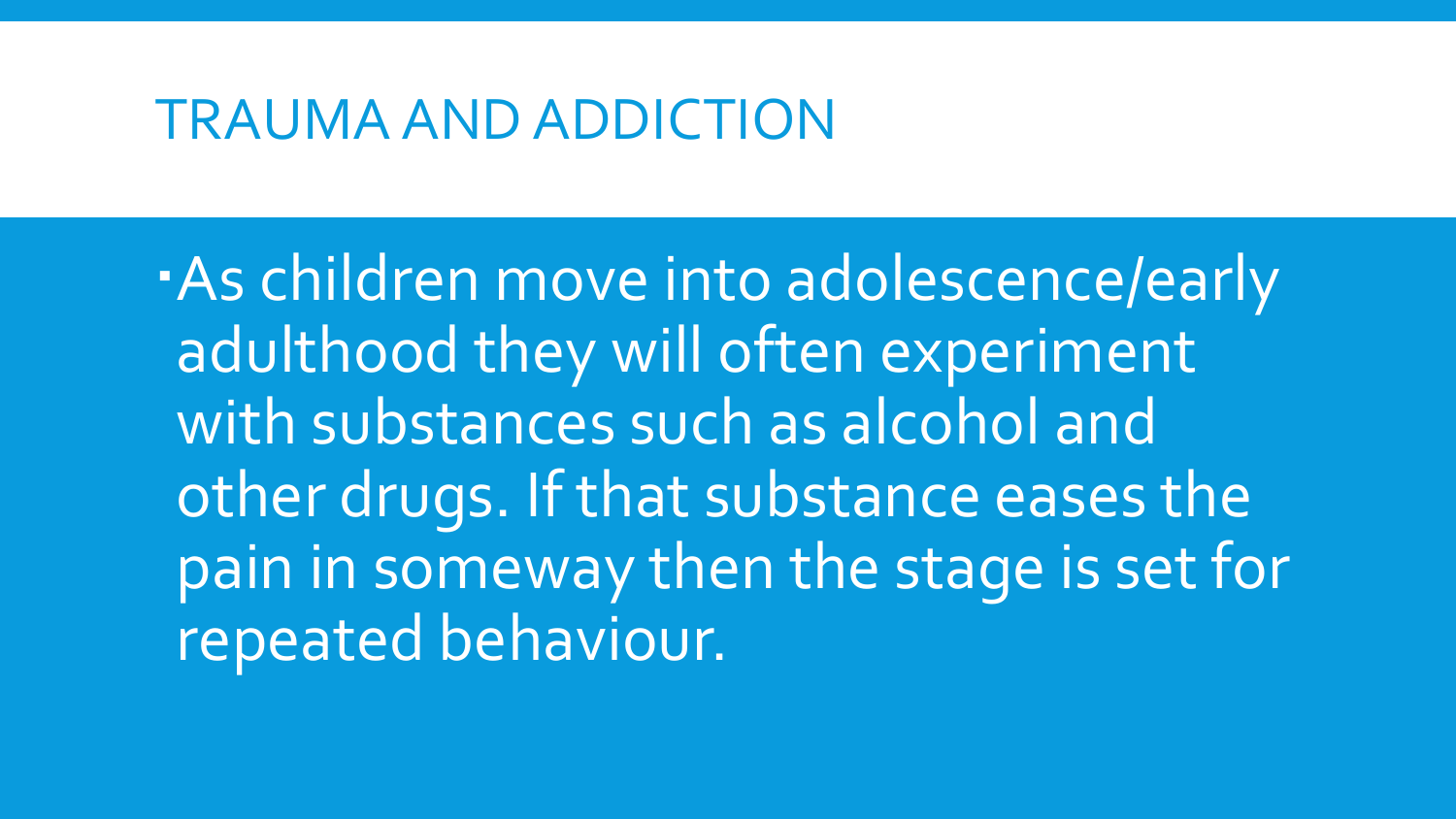### TRAUMA AND ADDICTION

- . In its simplest form: the drug releases dopamine's, user feels good, feels rewarded, brain registers this is a good way to feel good quickly and at the same time block out that underlying pain caused from trauma. User repeats behaviour and soon a neural pathway is laid down.
- The fact that the user has experienced early trauma makes them more susceptible to repeating the action.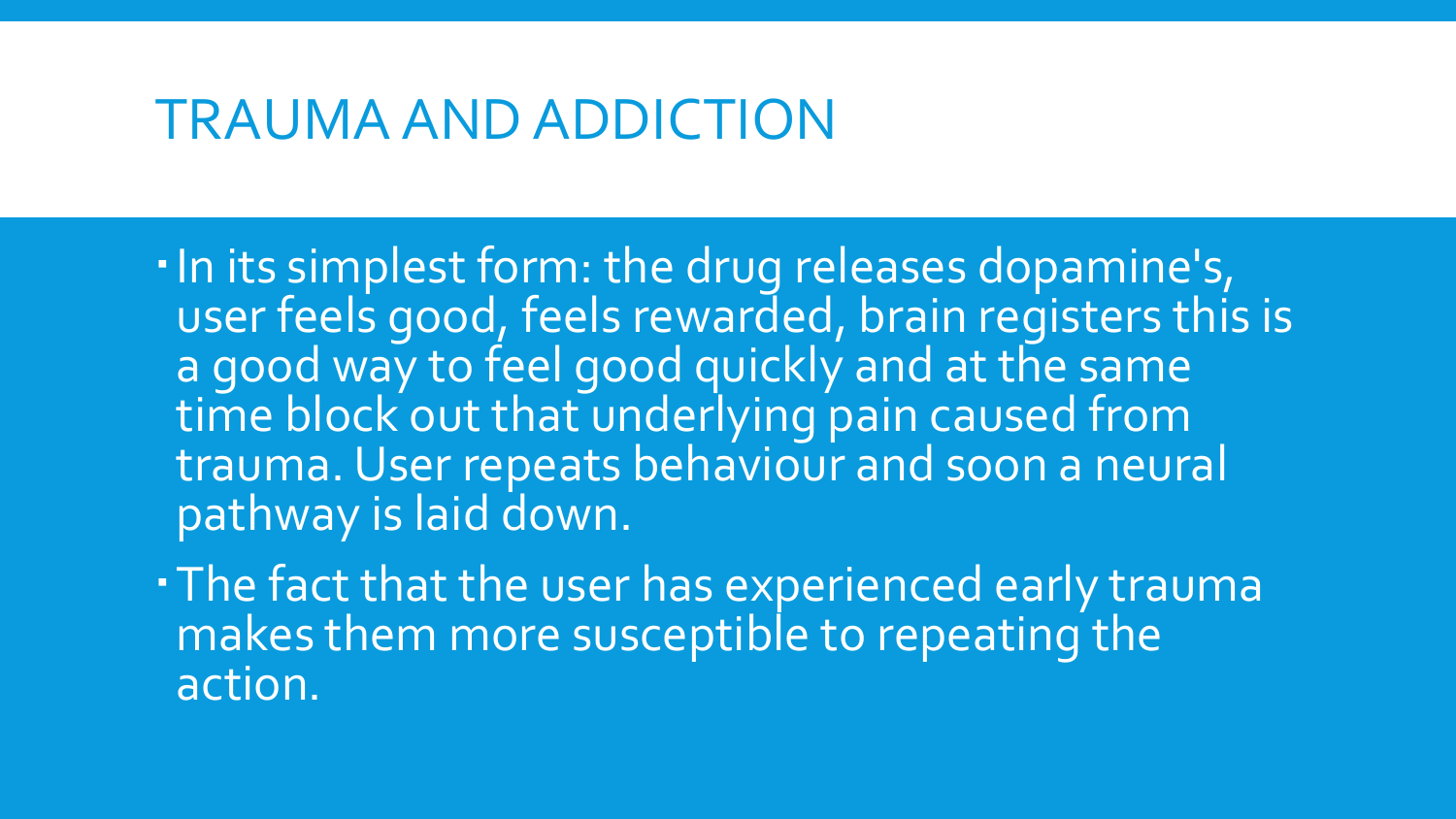## TRAUMA AND ADDICTION

#### **The user has set up a pattern of behaviour.**

- Experienced trauma
- Craves release from emotional pain
- Uses substances, including food, gambling or sex (addictive processes)
- Feels more traumatised because of addictive process
- Craves release from emotional pain and release from potential physical dependence symptoms
- Uses more substances to numb pain
- ADDICTION IS CAUSED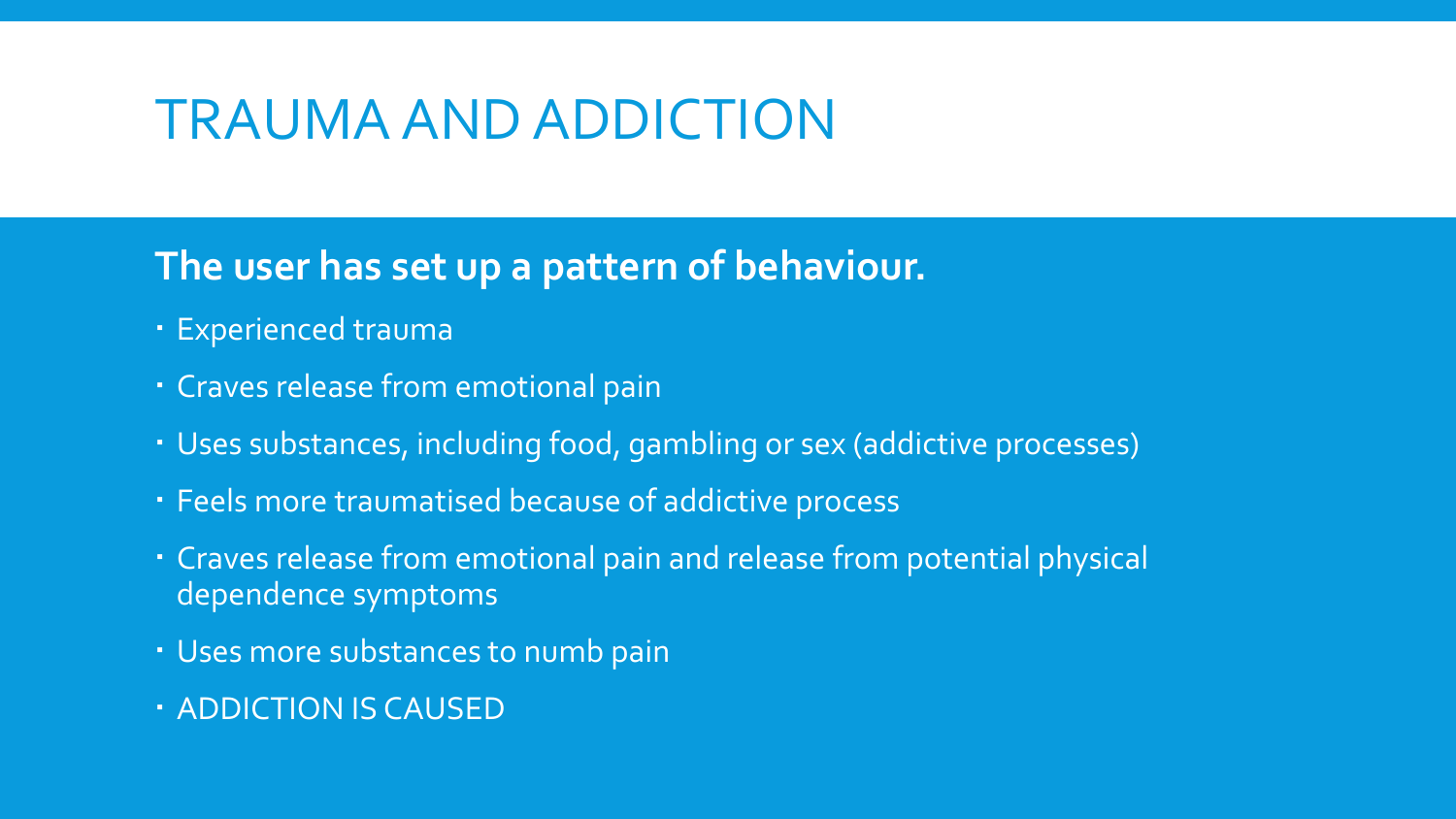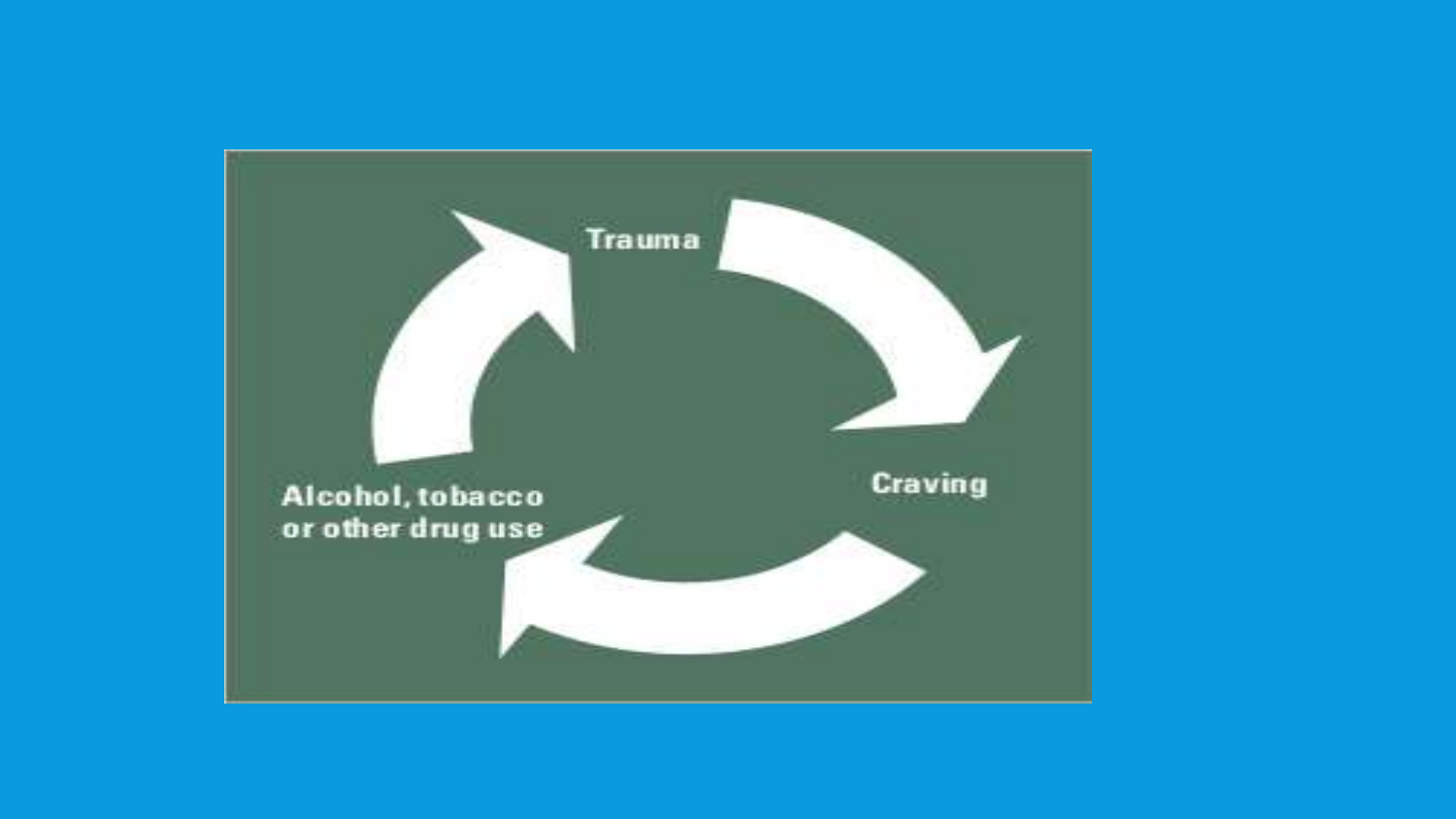#### TRAUMA CREATED BY ADDICTION

When a person is using a substance or behaviour addictively they often experience more trauma. This trauma may be caused by putting themselves in dangerous situations, behaving in a way that does not reflect their moral compass, feeling psychologically unstable due to the cocktail of chemicals and experiences.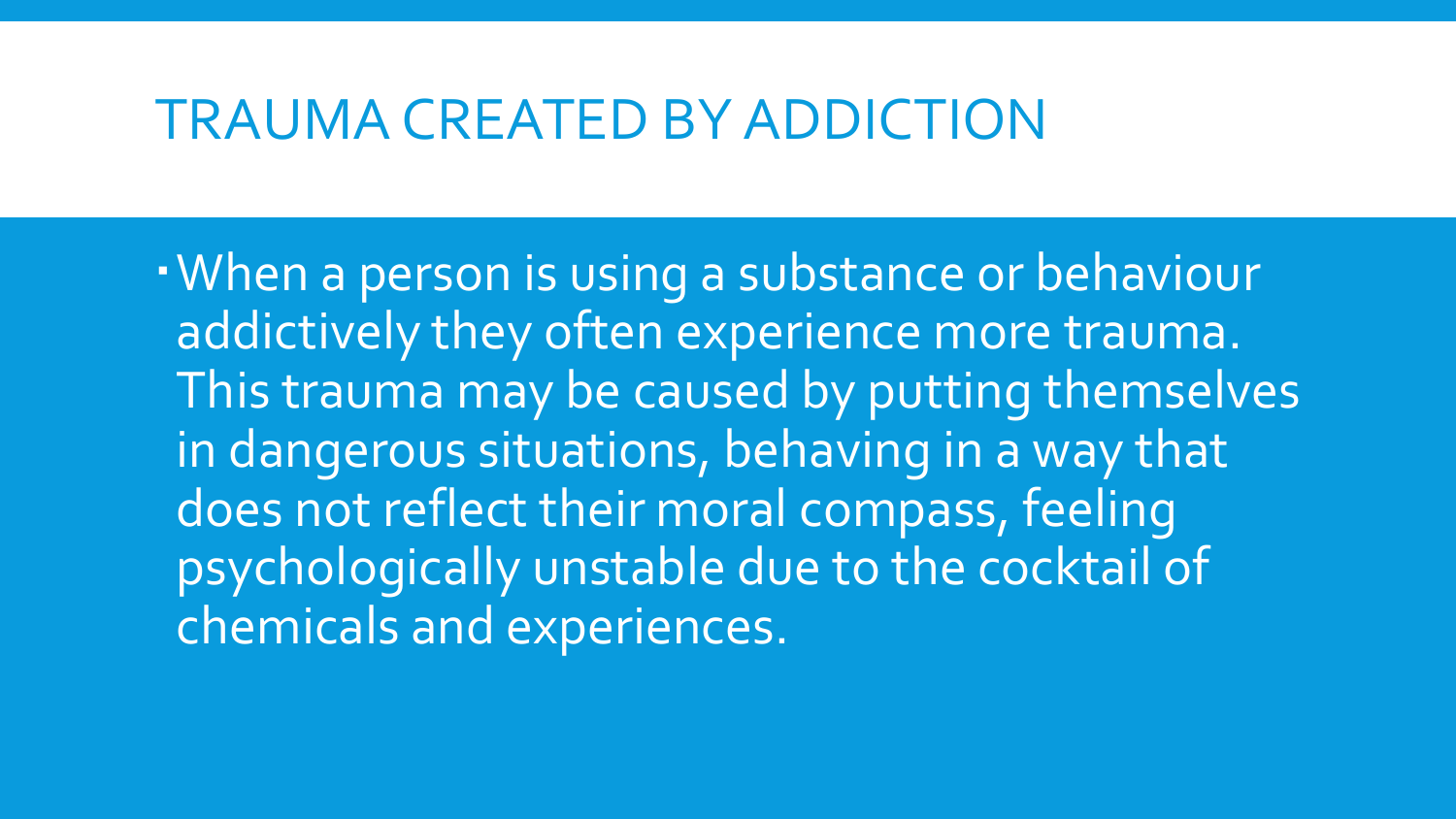#### TRAUMA CREATED BY ADDICTION

Many of my clients have reported to me that during their addictions they felt unsafe for prolonged periods of time. Believing that it felt like touch and go whether they emerged from their addiction alive or not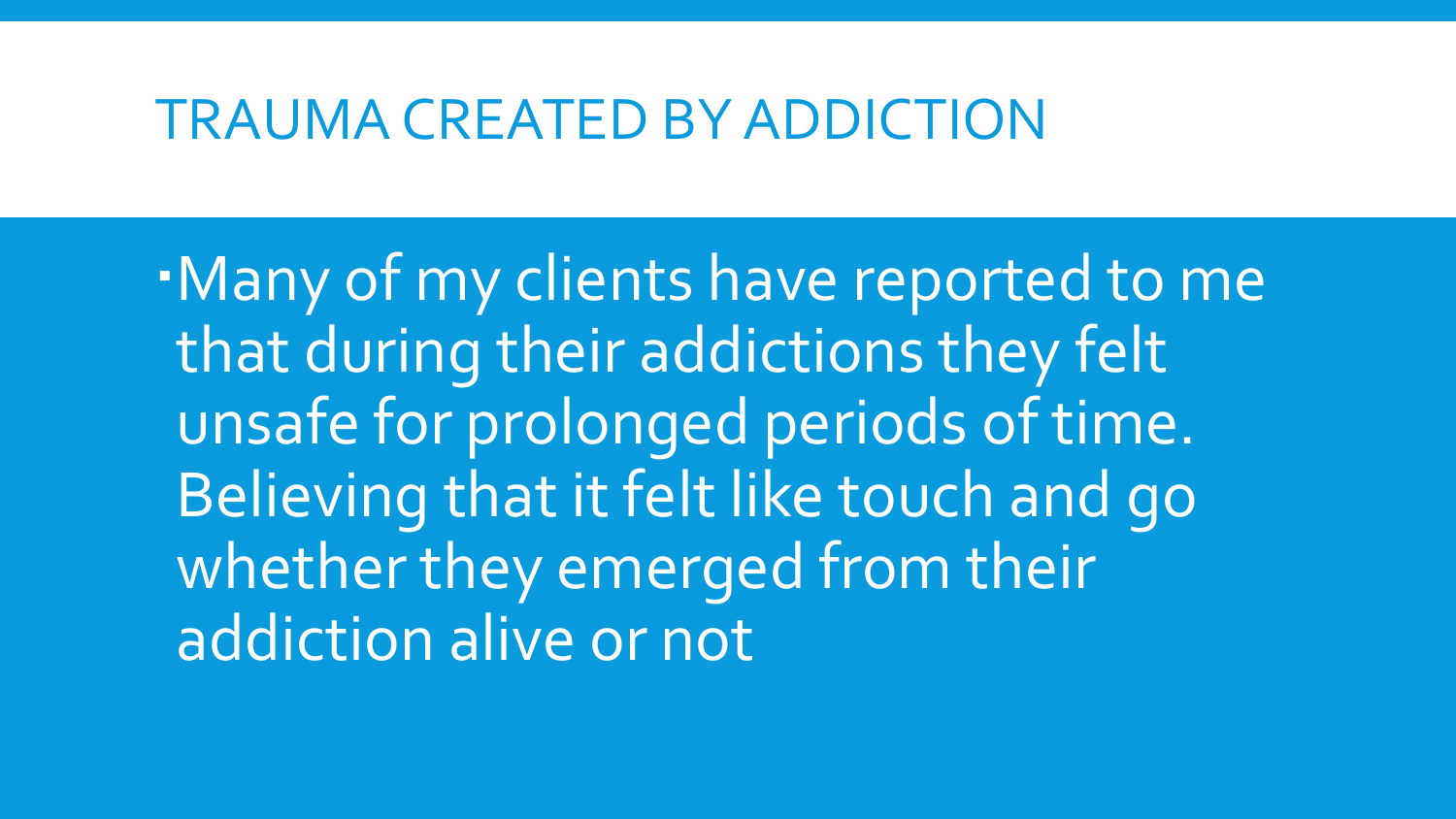# ADDICTION PRESENTING LIKE IT CAUSES PTSD

These same clients expressed to me that their addiction had caused them to feel like they were surviving in what felt like near or close to death like situations often for extended periods of time. Once they got into recovery they were easily triggered back (experienced flashbacks) to the past where in the present moment they were reexperiencing feelings, thoughts, emotions and senses that belonged to past experiences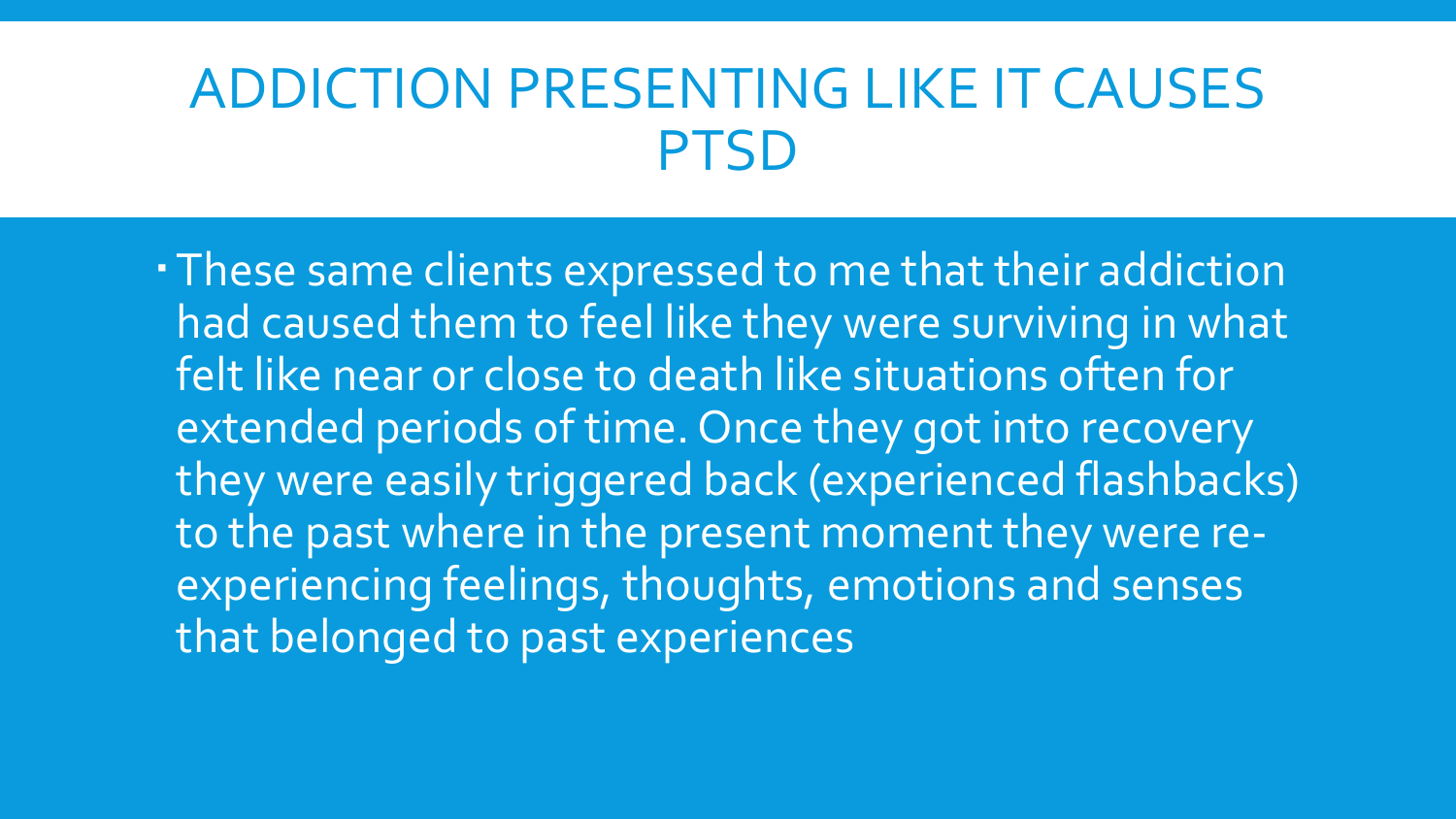# ADDICTION PRESENTING LIKE IT CAUSES PTSD

These flashbacks would cause them to become breathless, agitated, have sweaty palms and feel like they were like a terrified rabbit caught in the headlights. They would go to great lengths to avoid people and situations that reminded them of these experiences. Often they would describe nightmares and actually be so afraid of these nightmares that they had developed insomnia. Hearing these descriptions made me wonder if they were suffering from PTSD and go on to explore what had caused it.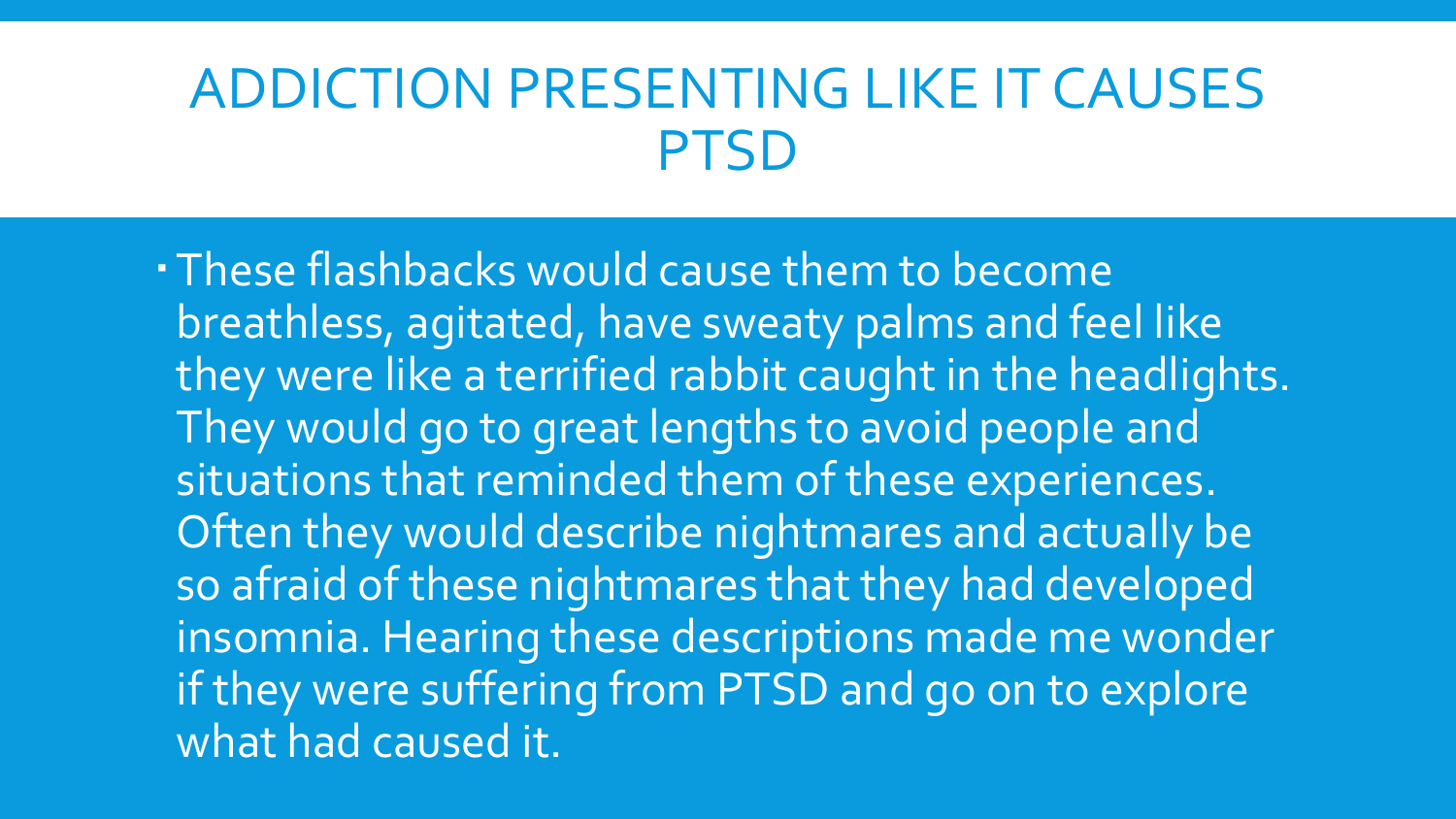# ADDICTION PRESENTING LIKE IT CAUSES PTSD

This cohort of clients were emphatic that they had never experienced anything prior to their addiction that could have caused PTSD and had not experienced anything during their addiction that would normally be classed as having precipitated PTSD such as surviving the following:-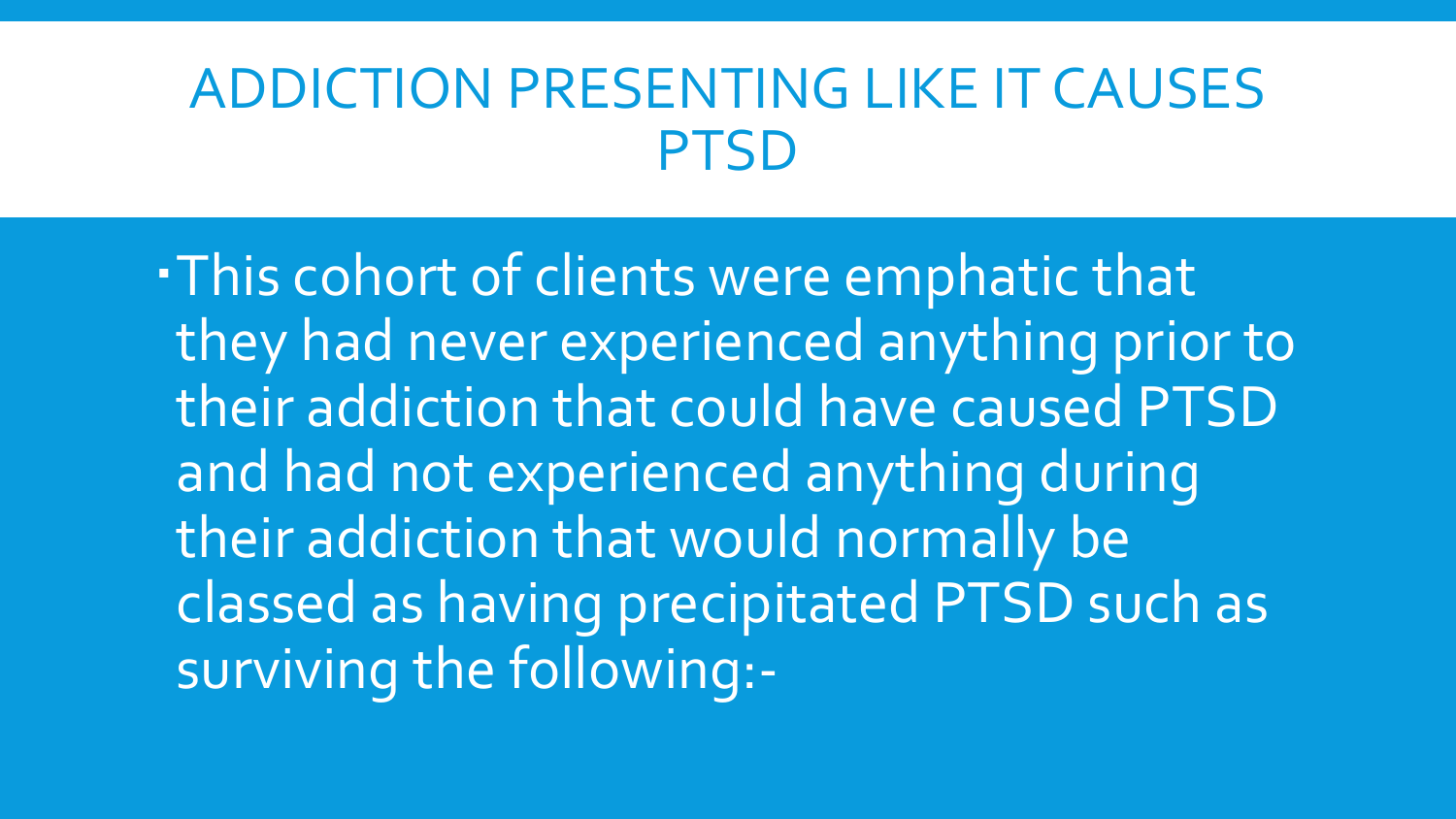# NORMAL DIAGNOSTIC EVENTS FOR CAUSING PTSD

#### Serious road accidents

- Violent personal assaults, such as sexual assault, mugging or robbery
- Prolonged sexual abuse, violence or severe neglect
- Witnessing violent deaths
- Military combat
- · Being held hostage
- Terrorist attacks
- Natural disasters, such as severe floods, earthquakes or tsunamis
- A diagnosis of a life-threatening condition
- An unexpected severe injury or death of a close family member or friend
- · Rape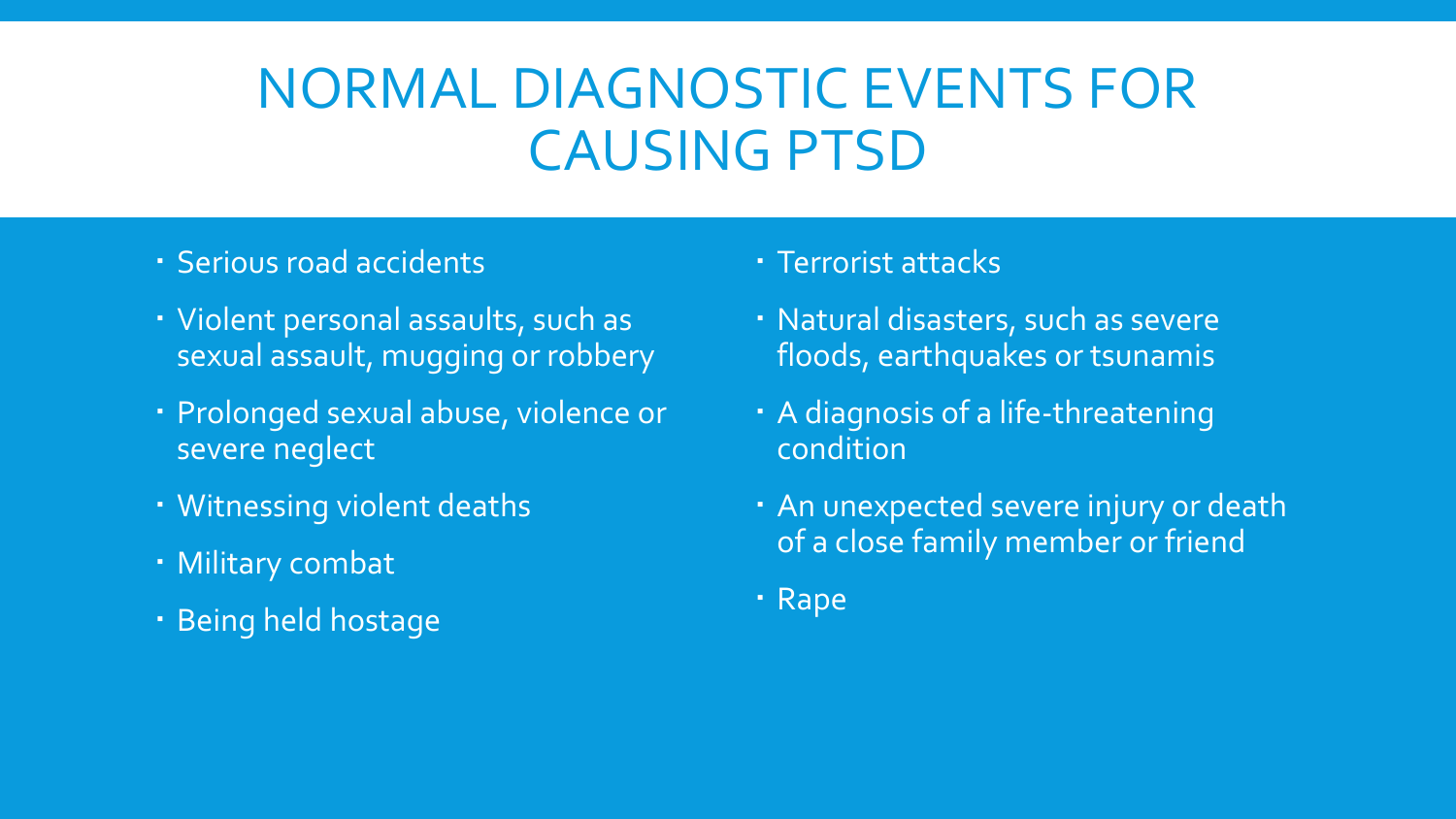# CAN ADDICTION CAUSE PTSD

**What they had all experienced was original childhood trauma of some description. It may have been one or more of the following**

- **· Insecure attachment to their primary caregiver**
- Family violence
- Parental divorce
- Drug or alcohol abuse in the family
- · Death of a parent
- An experience of physical or sexual abuse that was not ongoing
- Emotional neglect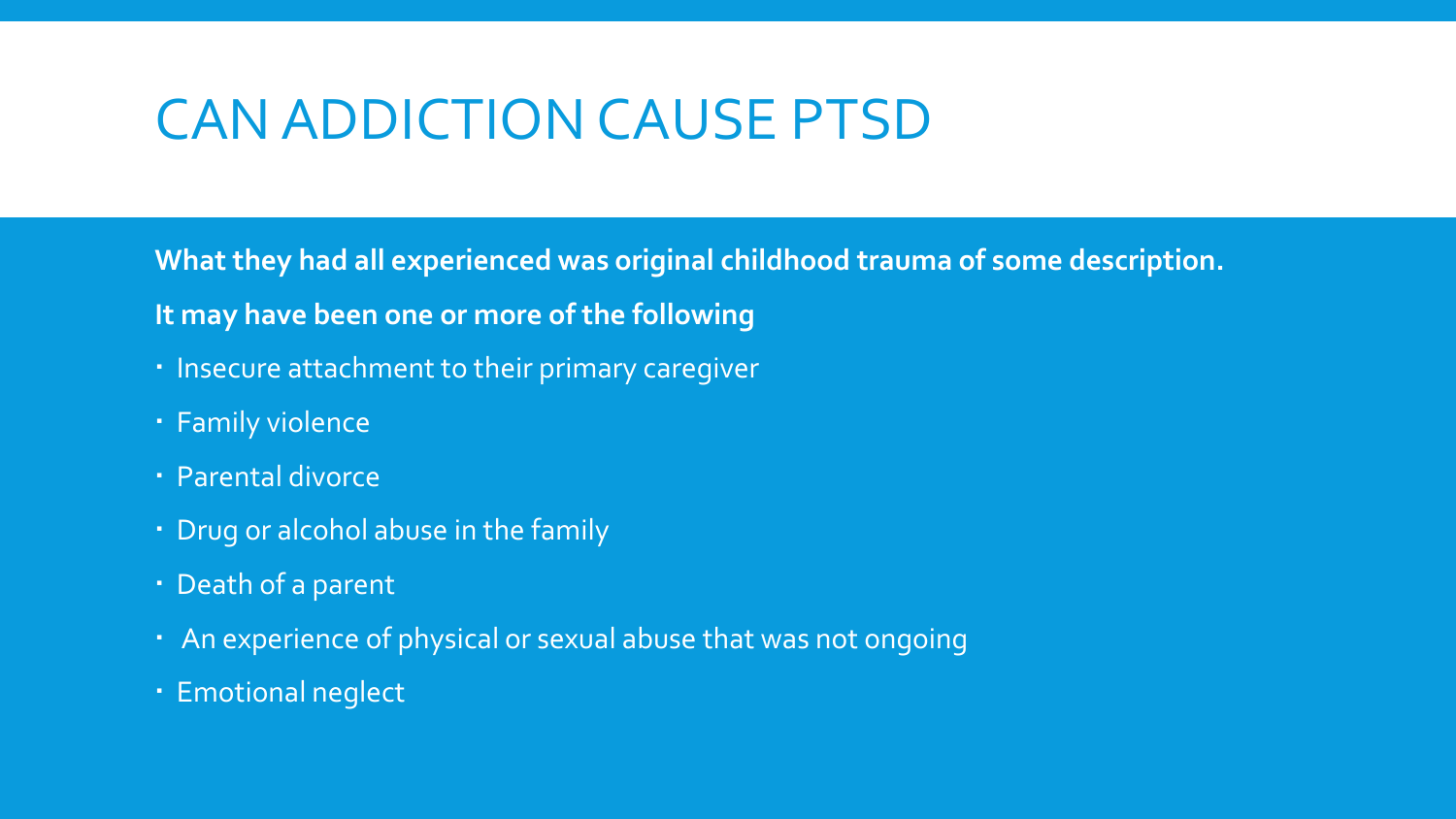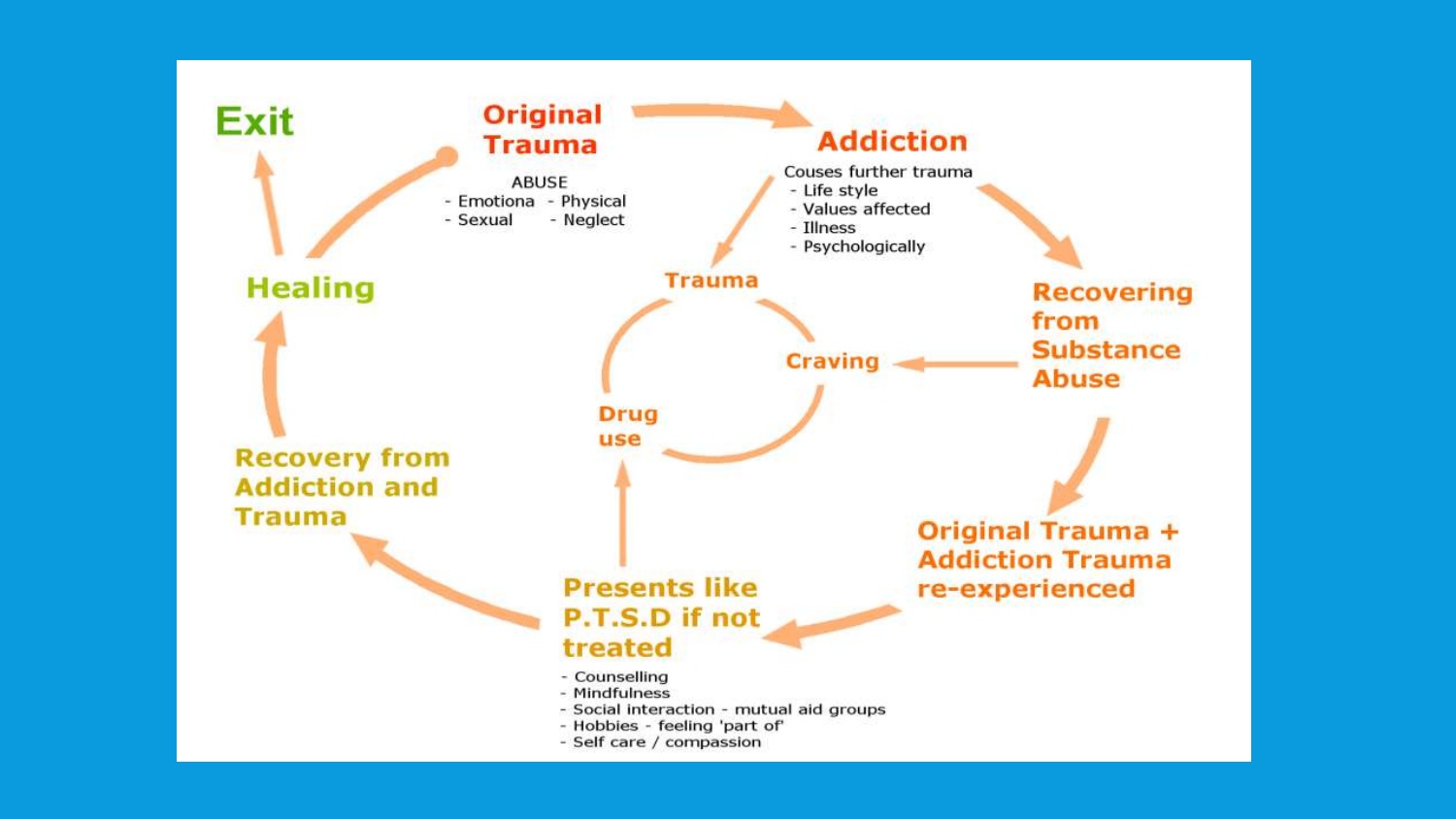#### TREATING TRAUMA

It is important when working with this client group to understand the nature of their trauma in order to provide the best type of treatment. If it is PTSD they are suffering from then they may benefit from specific PTSD treatment such as EMDR (eye movement and desensitisation reprocessing), Trauma Focussed CBT, psychodynamic therapy and/or medication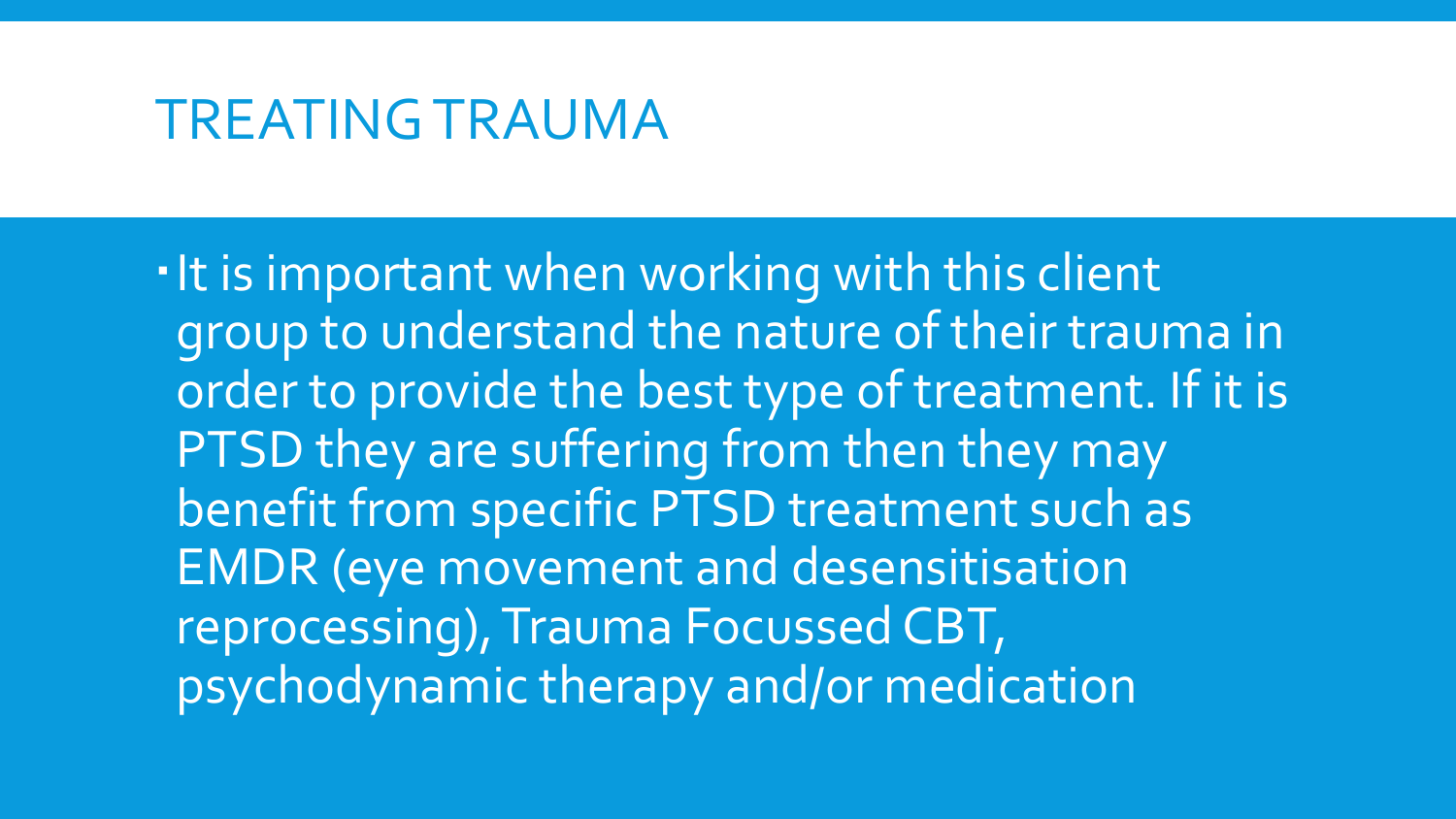#### TREATING TRAUMA

. It is also important when working with this client group to understand the nature of their trauma in order for them to be able to make links between their childhood experiences and their self harming habits.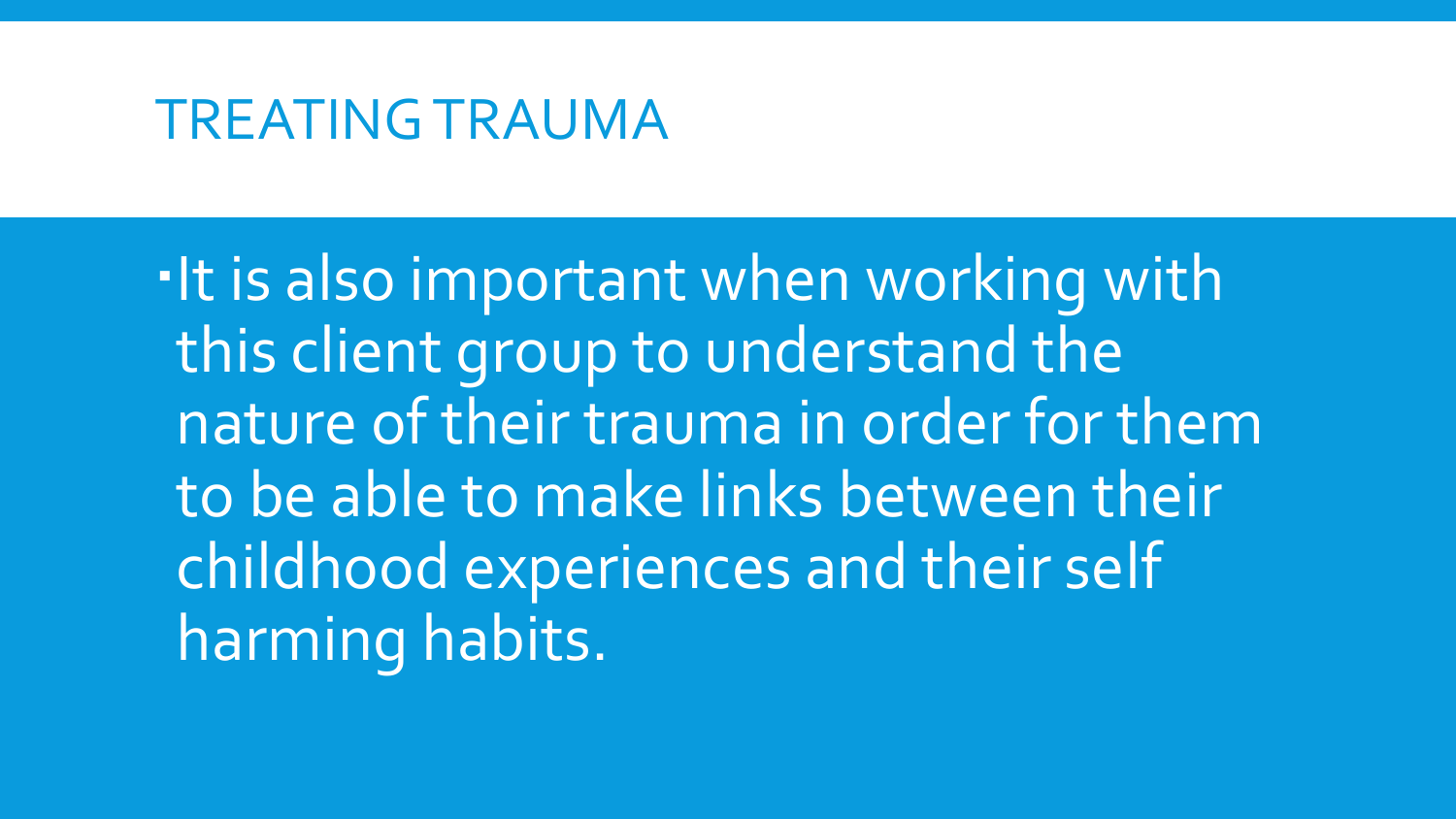#### WHY IS THIS RESEARCH IMPORTANT

"When people are having problems," Dr Robert Anda, author of the ACE (Adverse Childhood Experiences) study, states, "it's time to stop asking what's wrong with them, and start asking what happened to them."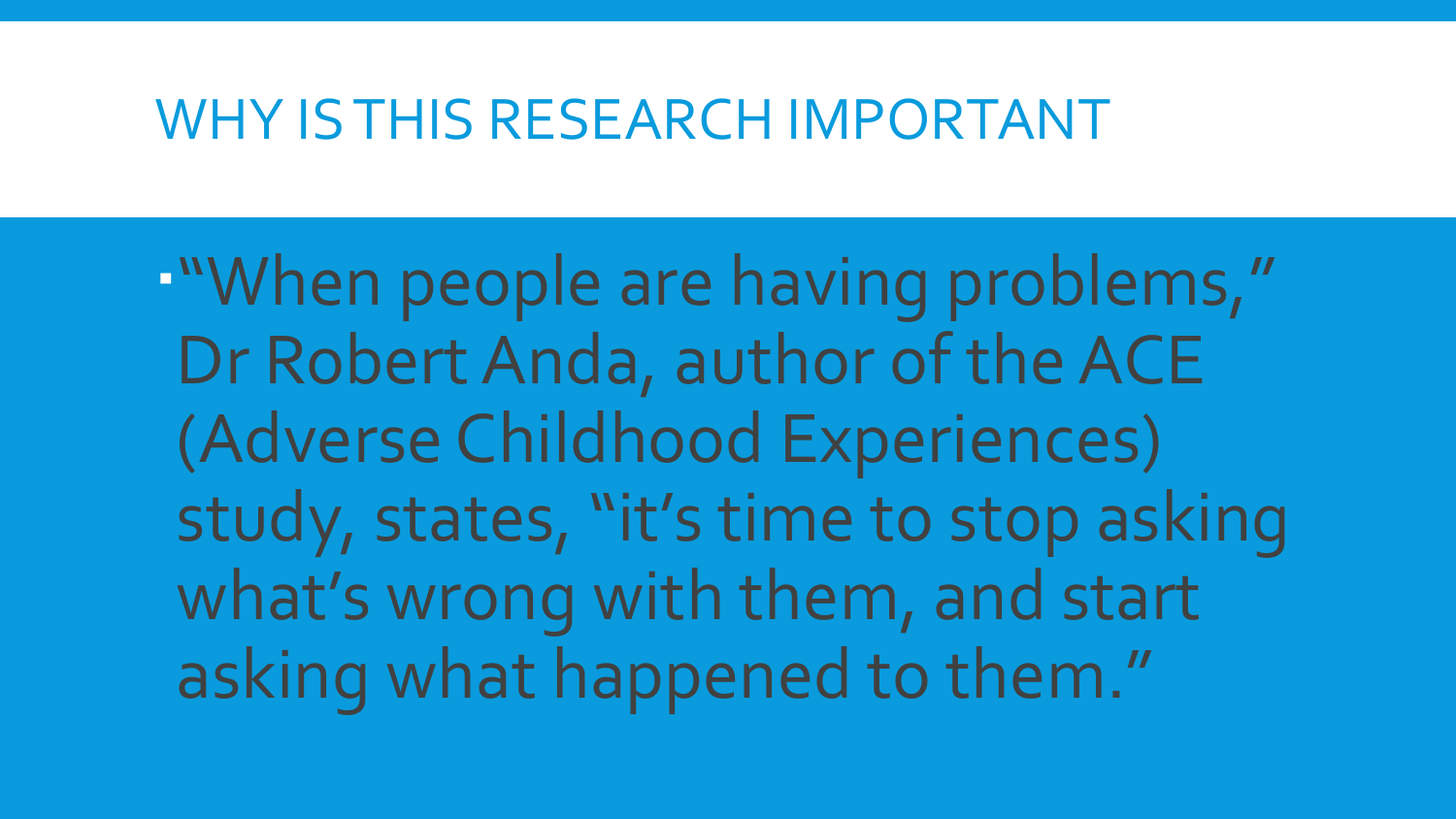## WHY IS THIS RESEARCH SO IMPORTANT

. It is my hope to be able to research this subject further so that we the counsellors, therapists, doctors and nurses have a clearer understanding of what it is we are treating. If we treat the drug, alcohol or sex problem we are missing the point. That behaviour is a symptom of a much deeper underlying hurt. It is difficult sometimes to feel compassion for 'addicts' as they behave in what we often feel are reprehensible ways in order to get their 'fix'. This behaviour is not excusable but when we see and understand the hurt underneath it is easier to separate the person from the behaviour.